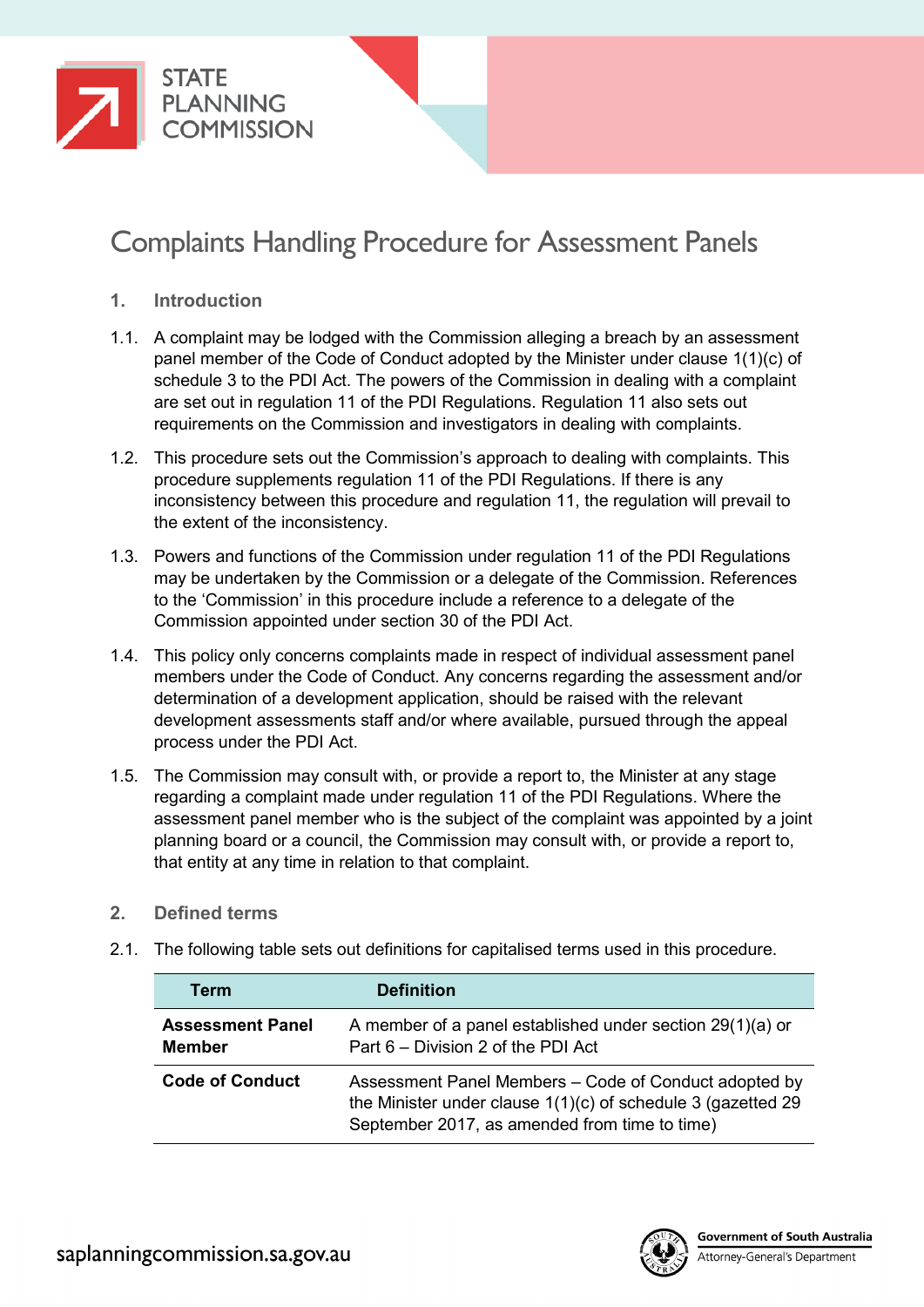| <b>Term</b>            | <b>Definition</b>                                                                                                          |
|------------------------|----------------------------------------------------------------------------------------------------------------------------|
| Complainant            | A person who makes a complaint against an Assessment<br>Panel Member under the Code of Conduct                             |
| <b>Commission</b>      | State Planning Commission established under section 17 of<br>the PDI Act (or its delegate)                                 |
| Investigator           | A person appointed by the Commission for the purpose of<br>investigating a complaint against an Assessment Panel<br>Member |
| <b>Minister</b>        | Minister for Planning                                                                                                      |
| <b>OPI</b>             | <b>Office for Public Integrity</b>                                                                                         |
| <b>PDI Act</b>         | Planning, Development and Infrastructure Act 2016                                                                          |
| <b>PDI Regulations</b> | Planning, Development and Infrastructure (General)<br>Regulations 2017                                                     |

## **3. Receipt of a complaint**

#### **Form and content of a complaint**

- 3.1. A person may lodge a complaint with the Commission alleging that an assessment panel member has breached the Code of Conduct. A complaint is only validly made if the complaint:
	- (a) is in writing;
	- (b) contains particulars of the allegations on which the complaint is based; and
	- (c) is verified by a statutory declaration.
- 3.2. Complaints may be addressed to the State Planning Commission, GPO Box 1815, Adelaide, SA, 5001.
- 3.3. If a person attempts to lodge a complaint with the Commission which does not satisfy these requirements, then a letter will be sent to the person indicating the requirements for a lodging a valid complaint.
- 3.4. The Commission may require the person lodging a complaint to provide further information to the Commission. The Commission may require this further information to be verified by statutory declaration.
- 3.5. When a person makes a complaint to the Commission, they are encouraged to keep the details confidential so that it can be investigated and determined thoroughly and properly.

#### **Timing of a complaint**

3.6. A complaint is required to be lodged within 6 months of the day on which the complainant first became aware of the matters alleged in the complaint, unless the Commission approves otherwise.

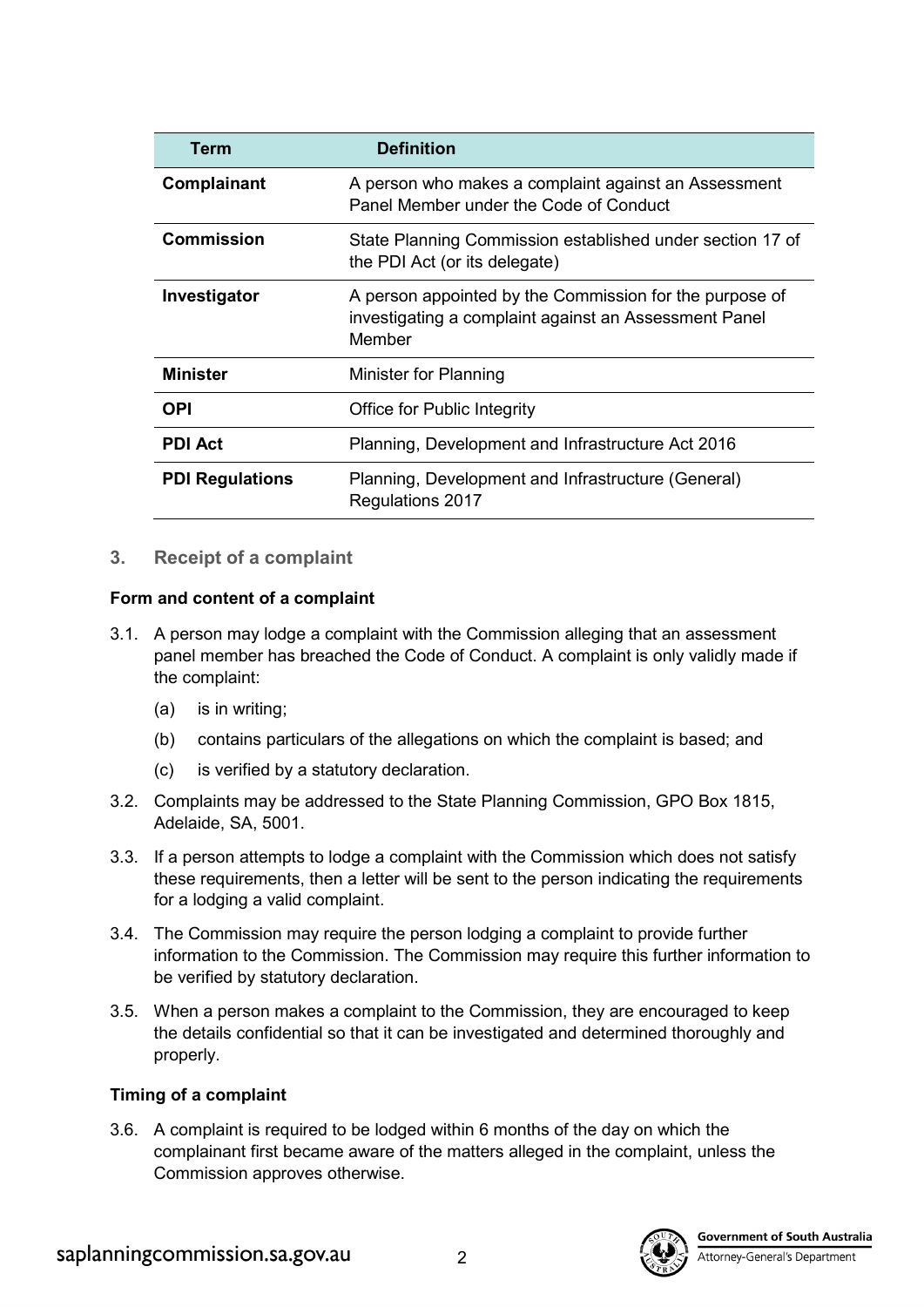- 3.7. If a person lodges a complaint with the Commission in regard to circumstances which occurred more than 6 months before lodging the complaint, then the Commission will determine whether to approve the lodging of the complaint. The Commission's decision will be advised by letter to the person who lodged the complaint.
- 3.8. If a person lodges a complaint with the Commission and it is unclear whether the circumstances occurred within the 6 months prior to lodging the complaint, then further information will be sought from the complainant. If this further information indicates that the matters alleged in the complaint occurred more than 6 months prior to the lodging of the complaint, then the Commission will determine whether to approve the lodging of the complaint. The Commission's decision will be advised by letter to the person who lodged the complaint.

#### **Acknowledgement**

- 3.9. If a complaint satisfies the form, content and timing requirements, then the Commission will acknowledge the receipt of the complaint by letter to the complainant.
- **4. Initial assessment of a complaint**
- 4.1. Once a complaint has been received, the Commission will make an initial assessment of the complaint.
- 4.2. If on the basis of information contained in a complaint, a member of the Commission or any other public officer has a reasonable suspicion of corruption, serious or systemic misconduct or serious or systemic maladministration, then a report will be made by that member or public officer to the OPI (see part [9](#page-6-0) of this procedure).
- <span id="page-2-0"></span>4.3. The Commission may refuse to entertain a complaint if it appears to the Commission that:
	- (a) the complainant does not have a sufficient interest in the matter to which the complaint relates;
	- (b) the matter raised by the complaint is trivial;
	- (c) the complaint is frivolous or vexatious or is not made in good faith; or
	- (d) there is some other good reason not to proceed (or further proceed) with considering the complaint.
- 4.4. The Commission will undertake an initial assessment of the complaint to determine if any of the circumstances listed in paragraph [4.3](#page-2-0) exist. The Commission may base its assessment on the information provided by the complainant and further information, if any, gathered by the Commission either directly or through an investigator (see part [6](#page-3-0) of this procedure). The Commission or investigator may request further information from the complainant, seek information from persons with direct knowledge of the matters alleged in the complaint or refer the complaint to the assessment panel member to whom the complainant relates for a response.
- 4.5. If the Commission determines that a circumstance listed in paragraph [4.3](#page-2-0) exists, then the Commission will determine whether or not it will refuse to entertain the complaint. If the Commission determines to refuse to entertain the complaint, then the Commission will notify the complainant of this decision by letter.



**Government of South Australia**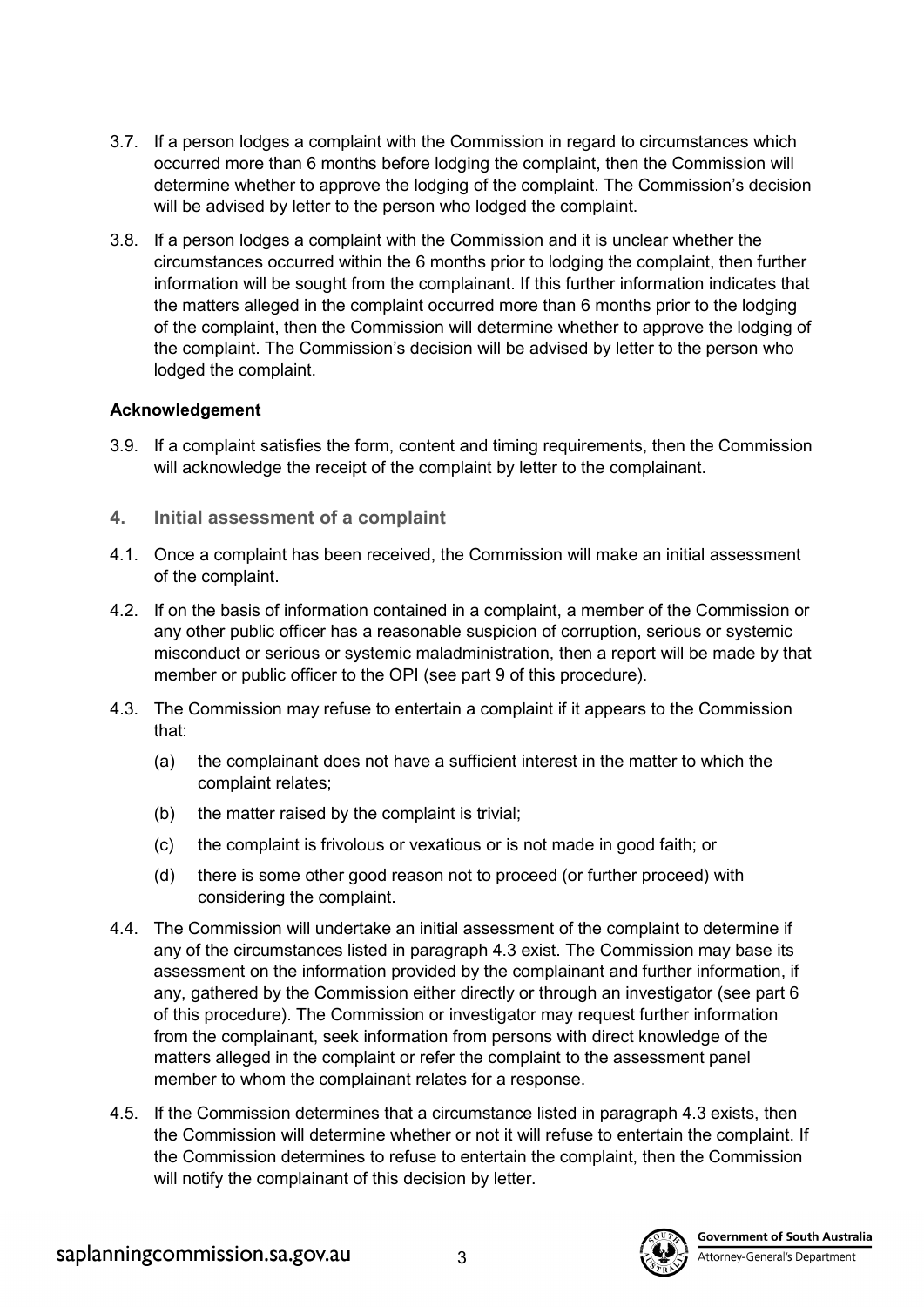# **5. Consideration of the complaint**

- 5.1. If the Commission determines to entertain a complaint, then the Commission may request further information from the complainant, seek information from persons with direct knowledge of the matters alleged in the complaint or refer the complaint to the assessment panel member to whom the complainant relates for a response.
- 5.2. The Commission could determine on the basis of this information that the complaint:
	- (a) has been substantiated;
	- (b) has not been substantiated; or
	- (c) requires further investigation.
- <span id="page-3-1"></span>5.3. For the Commission to determine that a complaint has been substantiated, the Commission must be reasonably satisfied that the facts alleged in the complaint have been established on the information available to the Commission and that these established facts constitute a breach of the Code of Conduct. Where an allegation to be determined will have serious consequences, then the Commission should ensure that the evidence supports the findings of fact to its reasonable satisfaction. The level of proof required to attain reasonable satisfaction is determined by the seriousness of the consequences of the complaint being made out.
- 5.4. If the Commission determines that the complaint has been substantiated then the Commission will consider the action to be taken in response to the complaint. See part [8](#page-6-1) of this procedure.
- 5.5. If the Commission determines that the complaint has not been substantiated, then the Commission will inform the complainant of its determination by letter.
- 5.6. If the Commission determines that the complaint requires further investigation, the Commission will either seek further information itself or will appoint an investigator (see part [6](#page-3-0) of this procedure).
- <span id="page-3-0"></span>**6. Appointing an investigator**

# **Terms of appointment**

- 6.1. The Commission may at any time after the receipt of a complaint determine to appoint an investigator. The appointment of the investigator will be in writing. The Commission will provide the investigator with a copy of the information received by the Commission in relation to the complaint.
- 6.2. The terms of an investigator's appointment will provide that the investigator:
	- (a) must investigate the complaint as soon as practicable after the appointment has been made;
	- (b) must give the member of the assessment panel to whom the complaint relates a reasonable opportunity to make representations to the investigator about the complaint;
	- (c) may require the complainant or the assessment panel member to provide any documentation or other information relevant to the investigation of the complaint;

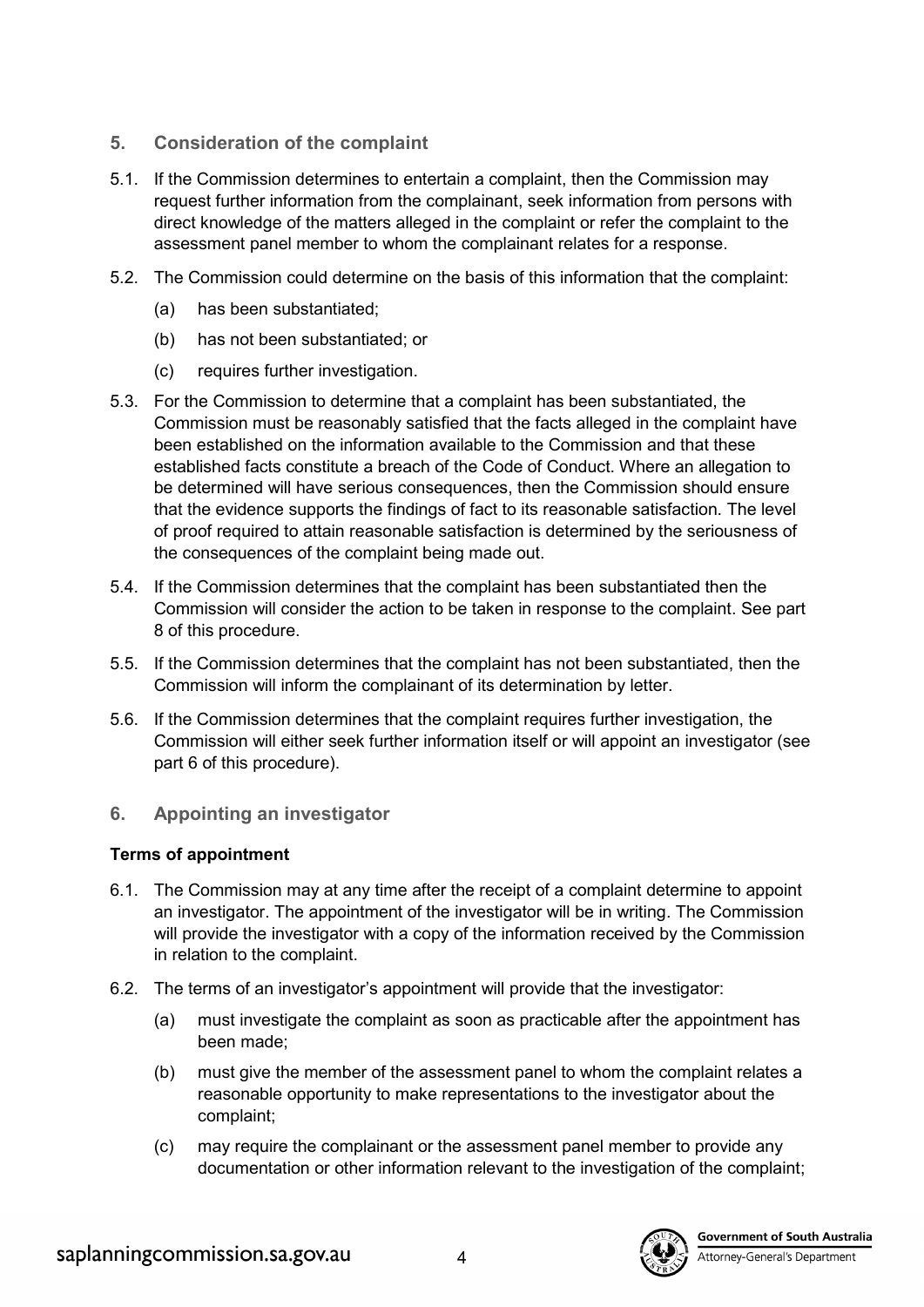- (d) may require any information provided by a complainant or the relevant assessment panel member to be verified by statutory declaration;
- (e) may investigate in such manner as the investigator thinks fit (including by undertaking other consultations and inquiries), provided that the investigator must comply with the rules of natural justice; and
- (f) may following consultation with the Commission, investigate circumstances of which the investigator is satisfied which would be the basis of another complaint against the assessment panel member.
- 6.3. The Commission may direct the investigator to undertake the investigation in a particular manner provided that any direction is not inconsistent with the terms set out above.

## **Informing the assessment panel member of the investigator's appointment**

- 6.4. The Commission must inform the assessment panel member of the appointment of an investigator and provide formal notification of the nature of the complaint.
- 6.5. The Commission may require an investigator to gather information regarding the complaint and provide an interim report to the Commission, so that the Commission is able to provide formal notification of the nature of the complaint to the assessment panel member.
- 6.6. Once the Commission is in a position to provide formal notification of the nature of the complaint to the assessment panel member, then the Commission will provide this notification as soon as practicable by letter. The letter will also inform the assessment panel member that:
	- (a) he or she will be provided with:
		- (i) a reasonable opportunity to make representations to the investigator regarding the complaint; and
		- (ii) a copy of the investigator's final report to the Commission in relation to the complaint;
	- (b) the information provided by the assessment panel member to the investigator will need to be verified by statutory declaration; and
	- (c) aside from investigating the notified complaint, the investigator is permitted to investigate other circumstances if satisfied that these would be the basis of another complaint against the assessment panel member.

#### **Interim and final reports of the investigator**

6.7. If on the basis of information contained in an interim report or final report of the investigator, a member of the Commission or any other public officer has a reasonable suspicion of corruption, serious or systemic misconduct or serious or systemic maladministration then a report will be made by that member or public officer to the OPI (see part [9](#page-6-0) of this procedure).

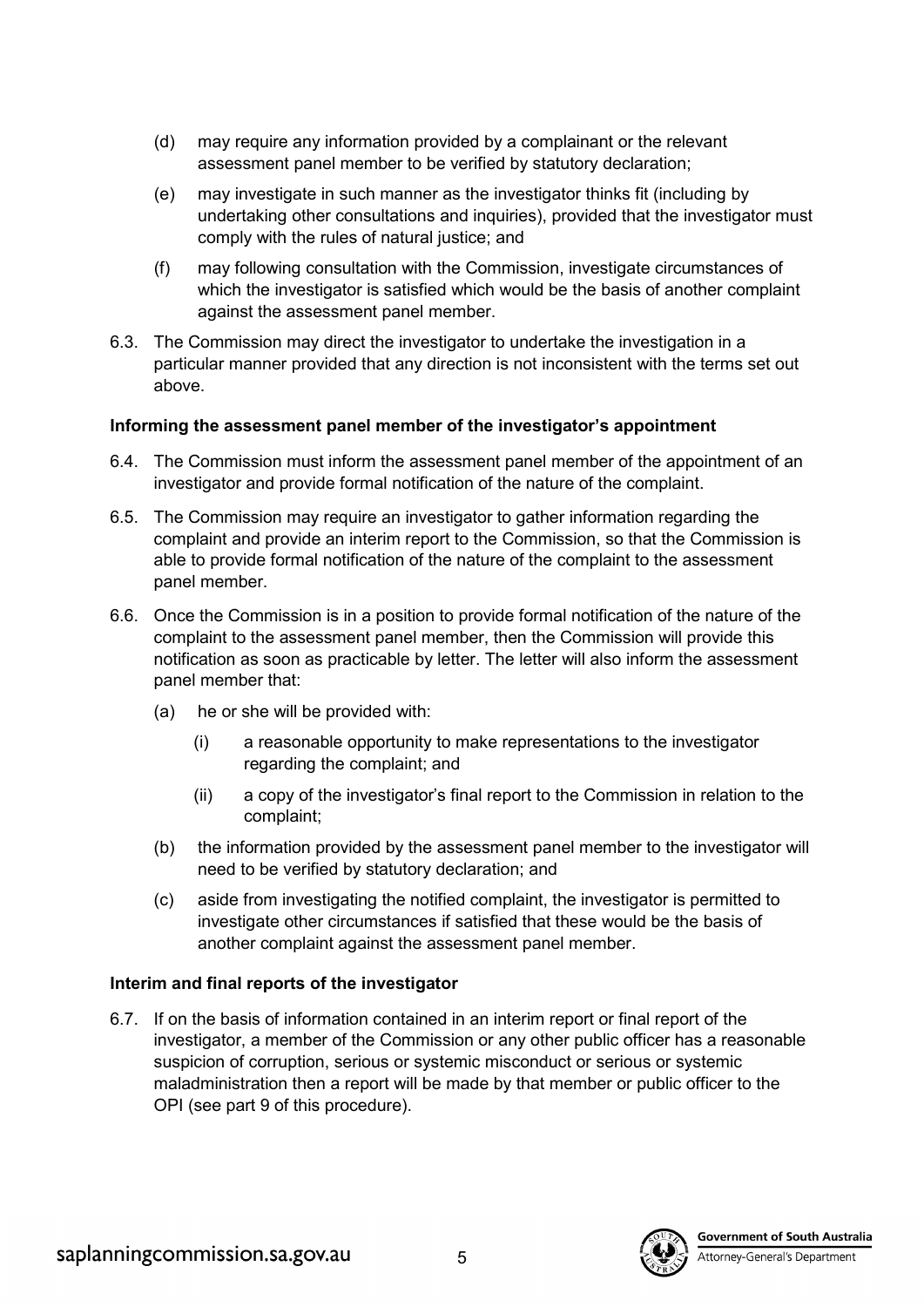- 6.8. The Commission may also use information in an interim report from an investigator in order to determine whether to refuse to further entertain a complaint due to one of the circumstances listed in paragraph [4.3,](#page-2-0) or otherwise to take no further action in respect of a complaint. If the Commission determines not to proceed with a complaint, then the Commission will by letter notify:
	- (a) the assessment panel member of the appointment of the investigator and the nature of the complaint (if this has not already occurred) and the Commission's determination not to proceed further with the complaint; and
	- (b) the complainant of the Commission's determination not to proceed further with the complaint.
- **7. Following an investigation**
- 7.1. At the conclusion of an investigation, the Commission will consider the investigator's final report.
- 7.2. The final report will be provided by the Commission to the assessment panel member. The Commission may invite the assessment panel member to provide a response to the report to the Commission. The Commission should invite a response from the assessment panel member, if this is required to satisfy the rules of natural justice. If the Commission invites a response from the assessment panel member, then this response should be considered in the Commission's final determination of the complaint.
- 7.3. The Commission could determine on the basis of the investigator's report and any response from the assessment panel member, that the complaint:
	- (a) has been substantiated;
	- (b) has not been substantiated; or
	- (c) requires further investigation.
- 7.4. For the Commission to determine that a complaint has been substantiated, the Commission must be reasonably satisfied that the facts alleged in the complaint have been established on the information available to the Commission and that these established facts constitute a breach of the Code of Conduct (see paragraph [5.3](#page-3-1) of this procedure).
- 7.5. The Commission may:
	- (a) decide to take no further action on the complaint;
	- (b) undertake any consultation or further inquiry as the Commission thinks fit;
	- (c) take action to have the assessment panel member removed from office; or
	- (d) take such other action as the Commission thinks fit.